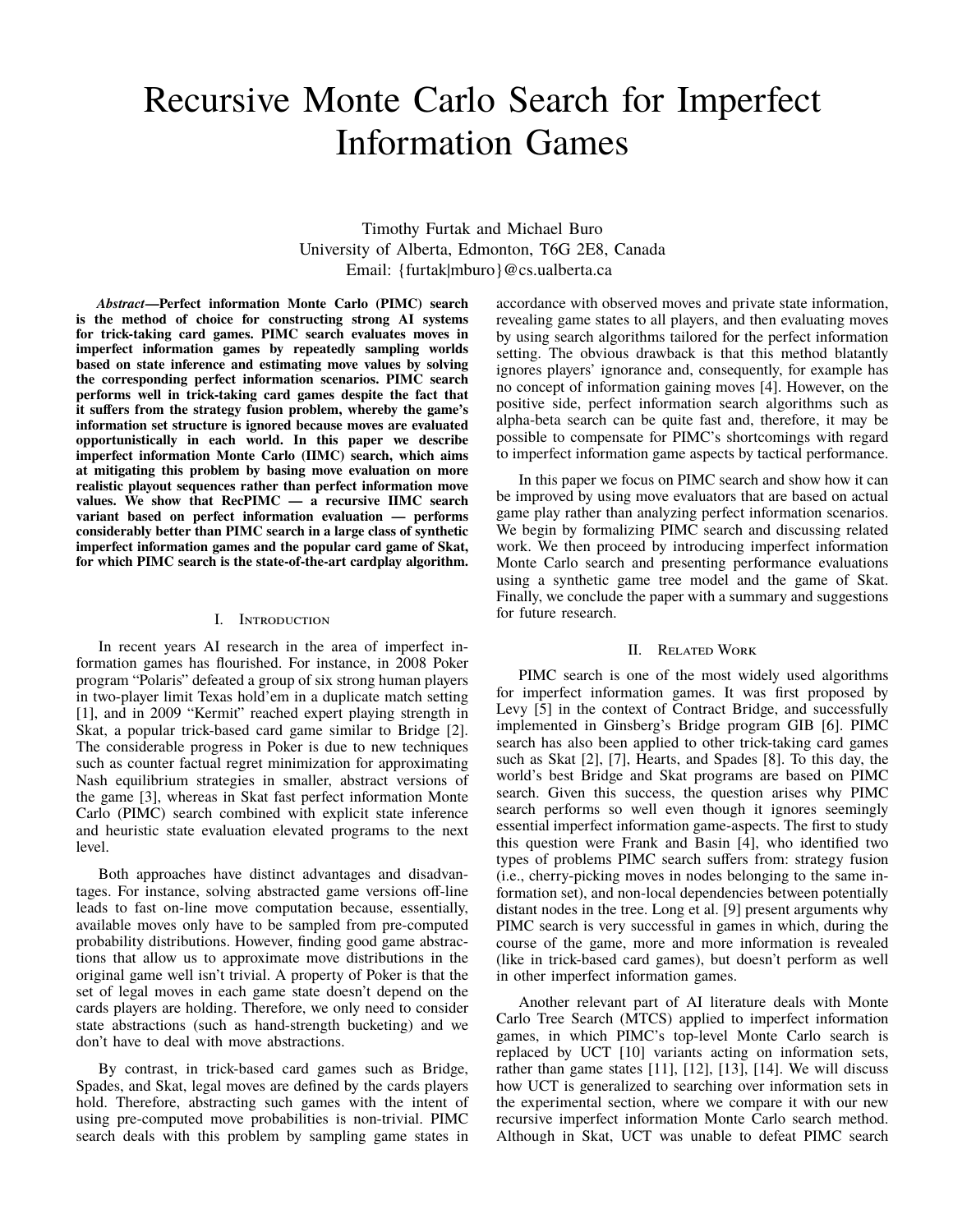```
1 PIMC (InfoSet I, int N)
2 for each m \in Moves (I) do
3 let val[m] = 04 end
5 for each i \in \{1..N\} do
6 let x = \text{Sample}(I);7 for each m \in \text{Moves}(I) do
8 e let val[m] += PerfInfoValue(x, m);
9 end
10 end
11 return \arg \max \{ val[m] \}
```
m

**Algorithm 1:** PIMC search pseudo-code.

[11], in Hearts it proved to be stronger than the previous best known computer Hearts players [12].

Lastly, Cazenave's nested Monte Carlo search for singleagent problems [15] is also highly relevant to this paper. One can think of the recursive IIMC algorithm presented here as a generalization of nested Monte Carlo search applied to imperfect information games with more than one player.

# III. PIMC Search

The PIMC search algorithm presented below returns a move with the highest perfect information evaluation, given information set  $I$  and the number of samples  $N$ . An information set is a set of game tree nodes (sometimes also called *worlds*) the player to move in the current state of the game cannot distinguish, assuming we represent the game in extensive form. Function Moves returns the set of moves available to the player to move in a given information set  $I$ . Note that all move sets are identical across all nodes in  $I$ . Function Sample samples a node from  $I$  according to some state inference mechanism. This inference mechanism can take into account the game history, as known by the player to move. Function PerfInfoValue computes the perfect information value of making a move — again, with respect to the current player.

The strength of PIMC hinges on the quality of the state inference module used by Sample and the speed of PerfInfoValue. In the best case, when only one node is to be considered and all players share that knowledge, the game turns into a perfect information game, and thus, PIMC computes optimal moves. Furthermore, sampling more nodes improves move value estimates.

The shown basic algorithm can be improved in many ways: In a tournament setting, checking a fixed sample size  $N$  can be replaced by an anytime algorithm that continues sampling until a given time threshold is reached. Also, if PerfInfoValue is fast, PIMC can easily be parallelized by assigning sampling and node solving to different cores or computers in a network. In the case where computing perfect information values takes considerable time, one can resort to parallelizing this task as well, for instance by using an efficient parallel alpha-beta search algorithm. Finally, it seems to be wasteful to continue evaluating moves that are likely inferior, if so implied by the sampling history. Using importance sampling, applying UCB [16] at the root node, or utilizing budget allocation algorithms such as OCBA [17] may improve basic PIMC performance in a given domain.

```
1 IIMC (InfoSet I, int N, Player P)
2 for each m \in \mathbb{M}oves (I) do
3 let val[m] = 04 end
5 for each i \in \{1..N\} do
6 let x = \text{Sample}(I);7 for each m \in \text{Moves}(I) do
8 e let v = FinishedGameValue(x, m, P);
9 let val[m] += v;10 end
11 end
12 <b>return \arg\max \{ val[m] \}m
13 FinishedGameValue (Node x, Move m, Player P)
14 let y = \text{MakeMove}(x, m);15 while y is not a terminal node do
16 let y = \text{MakeMove}(y, \text{ComputeMove}(P, I(y))),17 end
```
**18 <b>return** value of y in view of the player to move in  $x$ 

**Algorithm 2:** Imperfect Information Monte Carlo search pseudo-code.

#### IV. Imperfect Information Monte Carlo Search

In general one may consider replacing PIMC's perfect information move evaluation with an arbitrary evaluation function. In the imperfect information Monte Carlo (IIMC) algorithm shown above, we pass on an additional parameter: a player module used to finish playing out (imperfect information) games. This playout occurs immediately after sampling a node and making the particular move we wish to evaluate. This computation is encapsulated in function FinishedGameValue. Note that the player module can range from random players, over rule-based systems, to quite sophisticated systems that execute PIMC or IIMC searches themselves. *Recursive IIMC* thus refers to an IIMC player using IIMC as a playout module, with the "recursion level" denoting the maximum recursive depth. For instance we may define R0 as PIMC search, R1 as IIMC calling PIMC, R2 as IIMC calling R1, etc. In even more general settings, one could specify player modules as a collection of individual players, which then would allow us to bias games to either exploit observed move biases or cooperate with partners in multiplayer settings. Another important point is that IIMC suffers less from strategy fusion compared to PIMC provided we do not leak game state information to the player in the course of finishing games.

The concept of running MCTS on information sets which collect game states the player to move can't distinguish — is quite similar to IIMC [11], [13]. In this setting the usual nodes of the MCTS tree instead correspond to information sets, and playouts involve sampling a world at the root and then playing the MCTS move for previously observed states. Outside of the tree a fast rule-based agent or random player can be used to complete the game. One important difference to IIMC lies in the fact that running MCTS on information sets leaks game state information implicitly, for if, at the root, we sample worlds consistent with the current player's view, and play out those worlds according to information set constraints, the other players will never see actions inconsistent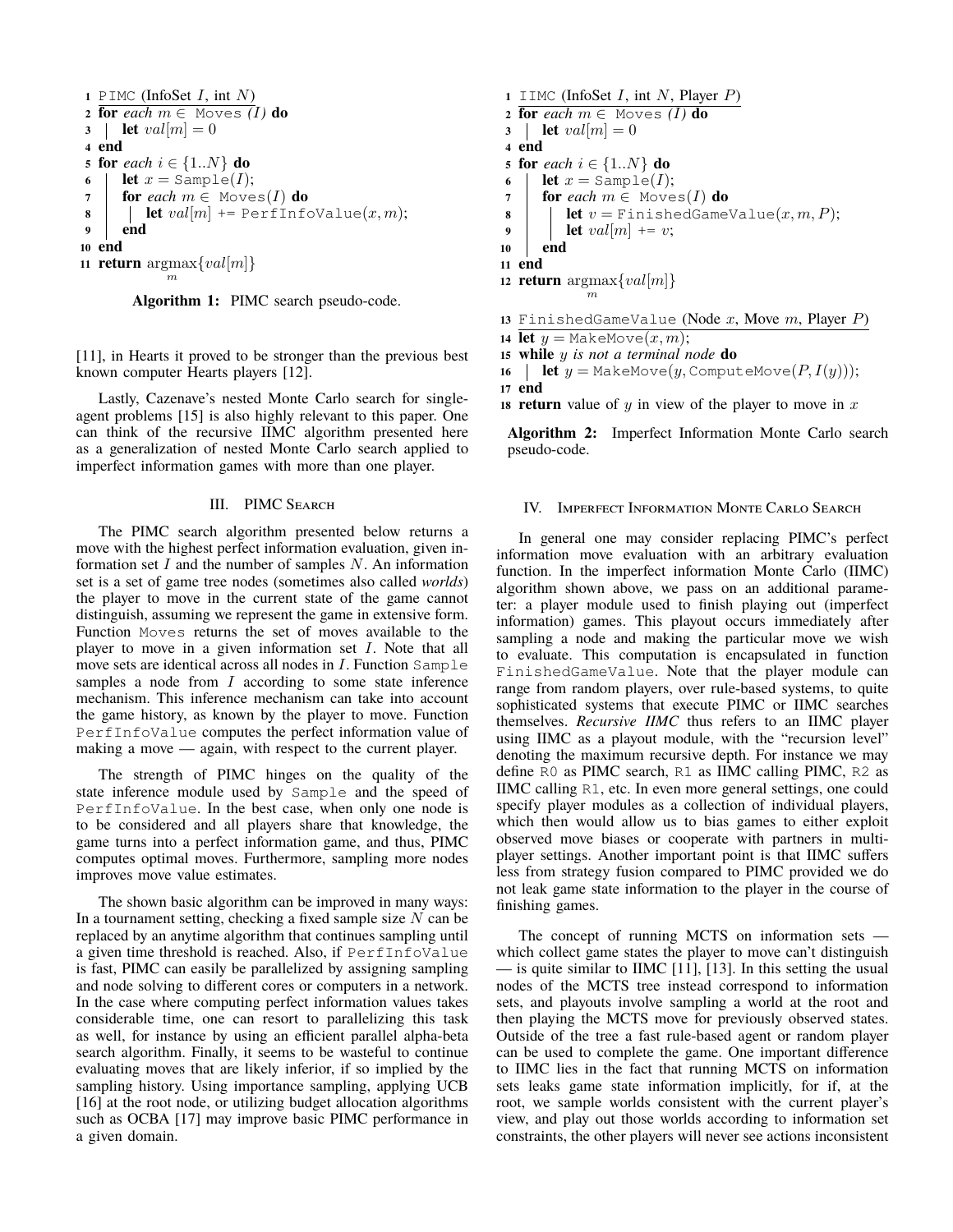with the true hand — their strategies will implicitly converge to "knowing" it. Moreover, the zero leakage "solution" of sampling inconsistent worlds is so detached from the real world as to be tactically hopeless for all but small endgames. By contrast, IIMC, at least at the top-level, does not leak game state information because the agents' playout policies do not adapt across playouts. Another difference is that IIMC can use its playout module's inference mechanism in ComputeMove at any node during the search (because game tree nodes imply their game histories), whereas MCTS players we are aware of either sample nodes only at the root or simply assume uniform distributions for hidden state variables.

As an example of IIMC, consider an IIMC player that uses PIMC player  $P$  as its player module. We call the resulting player "Recursive P" or RP for short. RP has two parameters: number N of top-level nodes it samples, and number M of nodes it samples in the process of finishing games. For any toplevel move  $m$  and sampled node  $x$ , RP completes the game by repeatedly calling PIMC  $(I(y), M)$ , which computes a move in information set  $I(y)$  by sampling worlds and evaluating moves using perfect information search. Naturally, RP will be slow, as its runtime is roughly  $C \cdot N \cdot M$  at the beginning of the game, for a suitable constant  $C$  that estimates the average time it takes to solve positions along game trajectories. However, RP will suffer less from strategy fusion. So, it will be interesting to see for which choices of  $N$  and  $M$  RP can surpass P (which itself samples  $K$  nodes). Perhaps it is even possible to show that RP surpasses P's saturation point — the point at which increasing the number of sampled nodes  $K$  no longer increases P's performance significantly. In this case RP can benefit from hardware acceleration, but P cannot. We'll address these questions and more in the following sections.

## V. IIMC Performance in Synthetic Trees

To investigate the asymptotic behaviour of the IIMC algorithm with PIMC as the base player, we used the generative tree model proposed by Long et al. [9]. This model defines a family of binary two-player zero-sum synthetic game trees parameterized by their *bias*, *correlation*, and *disambiguation* (BCD). Bias and correlation are properties defined in terms of the parents of the terminal nodes — they do *not* affect the correlation/bias of higher level tree branchings directly. Correlated leaves have the same values for their left and right actions. Non-correlated leaves have player-to-move left/right action values of  $(1, -1)$  or  $(-1, 1)$ , chosen uniformly at random. Bias affects *only* correlated leaves, and assigns left/right values of  $(1, 1)$  with probability *bias*, and  $(-1, -1)$  otherwise. Disambiguation is a global property that affects how quickly an information set shrinks. A disambiguation value of  $dis = 0$ results in maximum confusion, with information sets maintaining their full size throughout the game, while  $dis = 1$  results in a perfect-information game.

We divided the BCD parameter space into a number of triplets. For each triplet we generated several thousand synthetic trees and computed the policies produced by all recursion levels of IIMC (each level consumes one ply of the game tree), with  $R0 = PIMC$ ,  $R1 = IIMC(R0)$ , etc. We also refer to R1 as RecPIMC. At each information set we exhaustively sample all consistent worlds, assigning equal weight to each (i.e., uniform inference). Where the playout/PIMC evaluations are the same, we assign equal weight to each move, otherwise the policy deterministically selects the move with the highest evaluation. Because each recursive policy uses the evaluations of the previous iteration, we may efficiently compute each policy in time proportional to the game tree size. For consistency with Long et al. [9], we chose a tree height of 8, with 8 × 8 nodes at the root (a *chance* node where each player can distinguish only 8 information sets). Experiments with tree heights of 7 and 9 showed no substantial differences.

To measure the exploitability of each  $R^*$  policy, we compute a corresponding best response player — this is simply the expectimax strategy, given a fixed opponent strategy. To eliminate any first-player bias, we evaluate with players in both positions and report the sum of the scores (thus the maximum possible exploitability is 4). Because the trees are sufficiently small and we have each player's policy, we compute the game theoretic score for each tree directly, rather than sampling playouts. In Fig. 1 we show the exploitability for R0 and R1 at various disambiguation levels. For low-disambiguation (pokerlike) games, R1 performs notably worse than R0. The precise reason for this is unclear, but we will discuss some possibilities.

First, consider the family of BCD trees with  $dis = 0$  and  $corr = 0$  (*bias* is irrelevant when  $corr = 0$ ). The leaf player always has one move which wins and one which loses. Thus, to an R0 player, the leaf player always has a winning strategy (it "knows" the true world and can always guess correctly). However, since all paths appear to lead to wins (losses), R0 views all moves equally, *except at the leaves*. At the leaves, the R0 player chooses the move which wins most often on average (over the nodes in the current information set).

Now consider the R1 player on the same BCD family. Because R1 is performing playouts using R0 as a playout module, it sees (at all nodes) that not all moves lead to wins. Thus the R1 policy becomes biased towards certain regions of the tree. It may be that it is simply the presence of deterministic moves which is allowing it to be exploited. Forcing  $R^*$  players to select an arbitrary (but fixed) move when both actions appear equal may shed light on the issue, since the number of deterministic actions would be more similar.

A second reason may be that the lack of an inference model is affecting our results. The nature of such an effect is non-obvious, but the possibility of its existence cannot be ignored. That said, any negative effects of using R1 seem to disappear once disambiguation exceeds 0.3. Based on the measurements by Long et al. [9], disambiguation in tricktaking card games such as Hearts and Skat can be expected to lie somewhere in the region of 0.6, with some noise due to structural discrepancies between the generative model and the real games. Thus we expect to see significant reductions in exploitability for this class of games by adding a single level of recursion to existing PIMC agents.

To gain a fuller understanding of what each level of recursion provides, Fig. 2 shows the pairwise  $R^*$  performance, and the exploitability of each player. The largest drop in exploitability comes from the first level of recursion, with minor improvements occurring until R5. This is promising, since going beyond R1 or R2 with current commodity hardware seems unlikely. There are clear signs that R1 is exploiting R0, perhaps due to a good implicit opponent model, but as it is less exploitable itself, this seems a very fair tradeoff.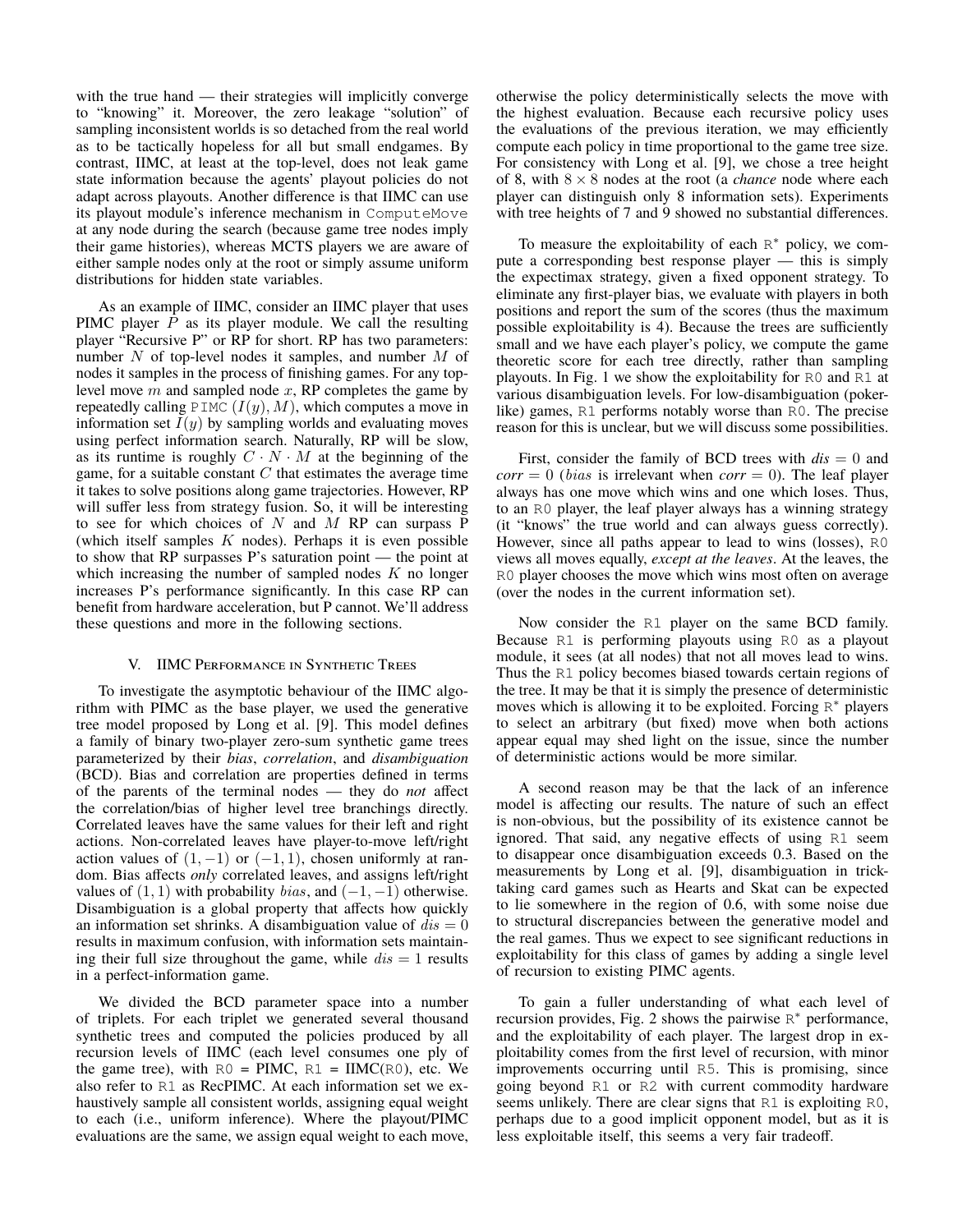bias=0.8, corr=0.9, dis=0.6

| $R8 -$ |              |                |       |           |                |                | 0.055     |
|--------|--------------|----------------|-------|-----------|----------------|----------------|-----------|
| $R5 -$ |              |                |       |           |                | 0.001          | 0.055     |
| $R4 -$ |              |                |       |           | 0.005          | 0.004          | 0.057     |
| $R3 -$ |              |                |       | 0.008     | 0.004          | 0.004          | 0.059     |
| $R2 -$ |              |                | 0.029 | 0.018     | 0.021          | 0.021          | 0.071     |
| $R1 -$ |              | 0.051          | 0.029 | 0.025     | 0.027          | 0.027          | 0.088     |
|        | $R0 - 0.294$ | 0.175          | 0.158 | 0.156     | 0.157          | 0.157          | 0.299     |
|        | R1           | R <sub>2</sub> | R3    | <b>R4</b> | R <sub>5</sub> | R <sub>8</sub> | <b>BR</b> |

Fig. 2: Exploitability details for the BCD-tree parameter space resembling Hearts. Scores are with respect to the column player.

#### VI. IIMC Performance in Skat

In this section we conduct several experiments with the purpose of measuring the playing strength of PIMC-/IIMCbased players in a real game, under various world-sampling parameter settings. We start by giving a short introduction to the game of Skat — the application area we chose. We then discuss the Skat AI systems we used in our experiments, describe the experimental setup, and finally present and interpret the tournament results we obtained.

## *A. Skat*

The following brief overview of Skat is based on the description given in [2]. We have omitted many of Skat's more detailed rules from this summary. For an in-depth description, we refer the reader to www.pagat.com/schafk/skat.html.

Skat is a popular trick-taking card game for three players. It is played by more than 40,000 players worldwide organized in the International Skat Players Association (www.ispaworld.org). Skat uses a short 32-card playing deck, which is similar to the standard 52-card deck, but without ranks 2 through 6. A hand begins with dealing 10 cards to each of the players, and the remaining two cards (the *Skat*) dealt face-down. Playing the hand consists of two phases: bidding and cardplay. In the bidding phase, players compete to become the *soloist*, a position analogous to the declarer in Bridge. Unlike Bridge, there are no permanent alliances of players between hands, but the two players who lose the bidding will become partners for the remainder of the current hand. The soloist will then usually pick up the Skat and discard any two cards face-down back to the table. The soloist then announces the *game type*, which will determine the trump suit and how many points the soloist will earn if she wins the game. There is one game type for each of the four suits ( $\Diamond \heartsuit \spadesuit \clubsuit$ ), in which the named suit and the four jacks form the trump suit. These four types are referred to as *suit games*. Other game types include *grand*, in which *only* the four jacks are trump, and *null*, in which there is no trump and the soloist attempts to lose every trick. Cardplay begins after the soloist's game announcement, and consists of 10 tricks, which are played in a manner similar to Bridge and other trick-taking card games. The soloist's objective is to take 61 or more of the 120 available *card points*.

From an AI perspective, Skat has many challenging aspects. In the bidding phase it constitutes a full-fledged threeplayer game that turns into a one-versus-two team game in the cardplay phase, in which coordination among the defenders is essential. Moreover, Skat is not even a zero-sum game, which complicates computing Nash equilibrium strategy profiles even further. Unlike many other popular card games, Skat contains hidden information not only from chance moves, but also from



Fig. 1: Exploitability of PIMC (R0) and RecPIMC (R1) on synthetic trees with varying levels of disambiguation.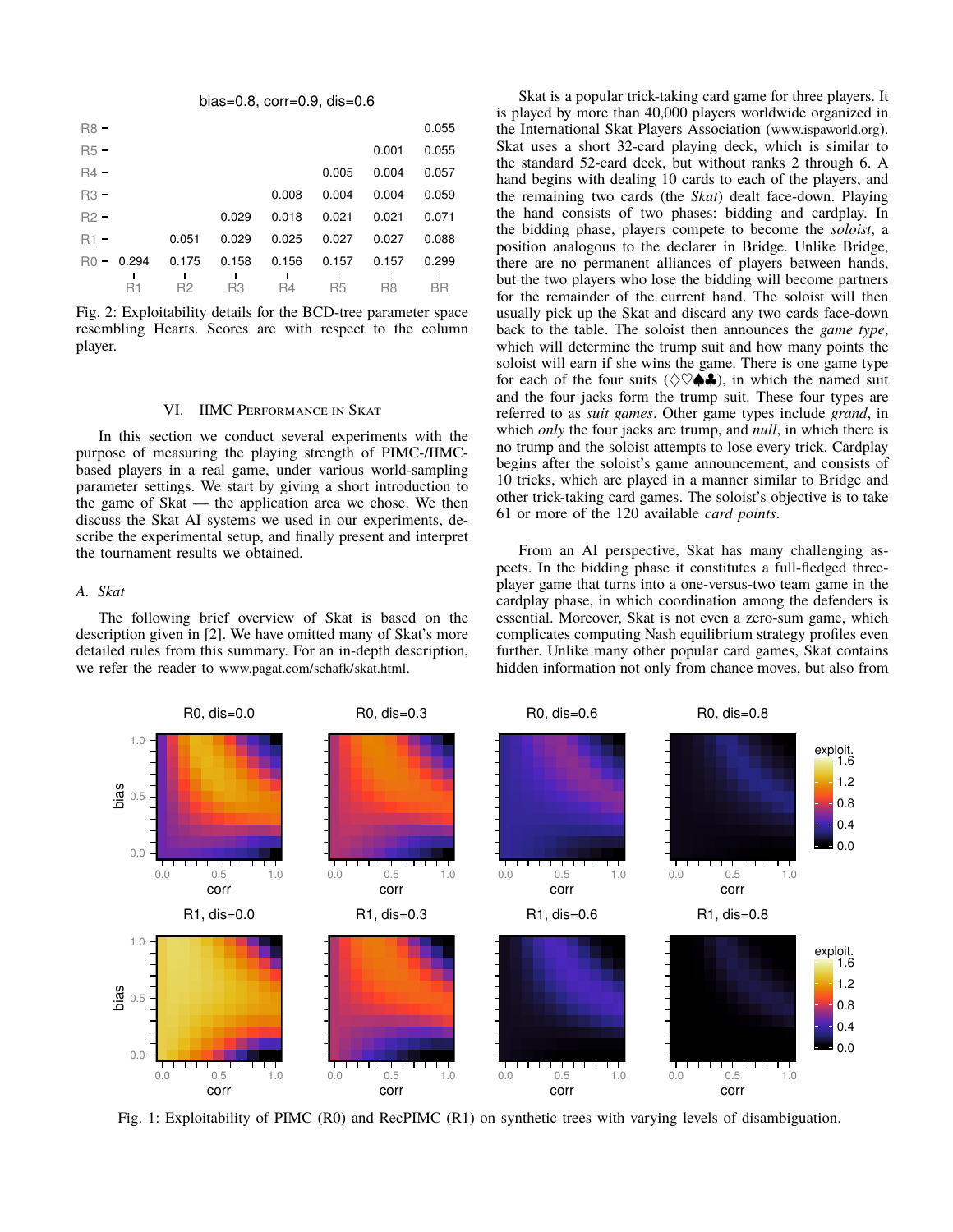player moves in form of the soloist's two-card discard. Lastly, as with many imperfect information games, there is a need for players to infer state properties, which creates opportunities for signalling and information sharing that would not exist in a two-player game.

## *B. Skat AI Systems*

Skat program Kermit has reached expert playing strength in 2008 [2] by combining fast PIMC search with card inference and heuristic state evaluation whose parameters were fitted using millions of Skat games played by human players. Kermit's card inference is based on tracking void suits and learned histograms for important hand features such as suit length and high-card distributions given players' maximum bids. This inference module is used to sample information set nodes which are then passed on to a fast perfect information solver. To speed up solving, pre-computed trick-6 and trick-7 endgame tables (partial and full) are used, as well as ProbCut forward pruning, payoff-similarity, and a fastest-cut-first heuristic [18], [19]. With these improvements Kermit's suit game solver is capable of computing exact cardpoint scores for all legal moves at a rate of approximately 68 worlds per second (at the start of the cardplay phase — 30 cards to play) on a single Intel i7 core running at 4 GHz. With forward pruning this number increases to 237 all-move approximate evaluations per second  $(K \text{ exact})$ evaluations are playing-strength equivalent to  $K$  approximate evaluations).

The second Skat AI system we use in our experiments is XSkat. XSkat is a free software Skat program written by Gunter Gerhardt (www.xskat.de). It is essentially a rulebased system that does not perform search at all and plays very quickly, which makes it well suited for our recursive PIMC search framework. The third and last Skat program we consider here is Bernie, which runs the UCT MTCS algorithm on information sets, choosing consistent worlds uniformly at random and using XSkat as playout module [11].

# *C. Experimental Setup*

We measured the cardplay strength of the different players using a common set of 18,962 games produced by 3 Kermits bidding, discarding, and declaring. There were initially 20,000 deals, but some led to all players passing during bidding. These passed games are not included in the scores presented. All games were scored using the widely used Fabian-Seeger tournament scoring method.

When sampling consistent worlds from an information set, Kermit's inference module takes the bidding history and game declaration (but not cardplay) into account to bias worlds. Our recursive players use this inference module when sampling worlds at the top level.

Cardplay matches were run on heterogeneous hardware, with differences in speed not affecting our results. When we list timing information it is with respect to an Intel i7 core running at 4 GHz. In the interest of speed we reuse a player's move selections across matches when encountering a previously seen information set. Correctness is not affected, as inference does not consider the names of the other players. Moreover, we expect that, by correlating games in this manner, we increase the statistical significance when varying one player.

TABLE I: Recursive XSkat (RXSkat, with and without world inference) versus UCT on information sets (Bernie). RXSkat samples 160 worlds, while Bernie uses 1,600 playouts. The confidence interval is two standard deviations. The results indicate that RXSkat is considerably stronger than Bernie.

| Soloist                   | Defenders                 | Soloist Score    |  |  |
|---------------------------|---------------------------|------------------|--|--|
| Bernie                    | $RXSkat_{\text{infer}=0}$ | $61.34 \pm 1.30$ |  |  |
| $RXSkat_{\text{infer}=0}$ | <b>Bernie</b>             | $74.14 + 1.12$   |  |  |
| Bernie                    | $RXSkat_{\text{infer}=1}$ | $53.99 \pm 1.97$ |  |  |
| $RXSkat_{\text{infer}=1}$ | <b>Bernie</b>             | $74.37 + 1.58$   |  |  |

## *D. Information Set UCT vs. RecPIMC*

In this subsection we compare the playing strengths of information set UCT player Bernie and IIMC player RXSkat which both use the same fast player module — XSkat.

Our recursive XSkat agent (RXSkat) samples consistent worlds (either with or without Kermit world inference), and uses XSkat completions to evaluate the effect of playing each possible move. We gave Bernie a budget of 1600 playouts and RXSkat a budget of 160 worlds (with up to 10 legal moves in each world). Thus, Bernie always uses at least as many XSkat playouts, although starting from varying depths. RXSkat is on the order of 35 times faster than Bernie, although presumably the UCT implementation could be improved. XSkat is fast enough that playing entire hands with three RXSkat players takes on the order of 1 second, using one CPU core.

Bernie's lack of informed world inference puts it at a disadvantage compared to RXSkat which uses Kermit's inference module — especially considering that the model of the bidding matches the actual process used for generating hands. Thus, we include results when RXSkat's inference module is disabled and replaced with uniform random as well.

To examine the difference between Bernie and RXSkat we use pair games, where copies of both agents take the roles of soloist and defender, playing each deal from both perspectives. Given Skat's three player nature, it is non-trivial to extrapolate tournament scores from pair matches.

Assuming equivalent bidding, we expect a single player to take the role of soloist one third of the time, or 12 hands in a 36-hand tournament list. Thus, an increase of 10 tournament points as soloist corresponds to 120 list points. However, stronger soloist play also has the effect of decreasing the number of hands successfully defended, effectively reducing the expected score of the other players.

We show in Table I the expected declarer points for each matchup. Not shown is the change in expected defender tournament points, which goes from 7.05 to 4.81 in favour of  $RXSkat_{\text{infer}=0}$  versus Bernie. Over 24 hands (as defender), this corresponds to RXSkat gaining 53.76 list points from defender wins alone. Combined with an expected gain of  $12.8 \times 12 =$ 153.6 declarer points, RXSkat can acquire over 200 points more than Bernie in a list, due to improved cardplay. A 200 point difference in a 36-deal list is roughly what separates World Championship calibre players from average club players. Recursive XSkat is therefore considerably stronger than Bernie, which is based on information set UCT.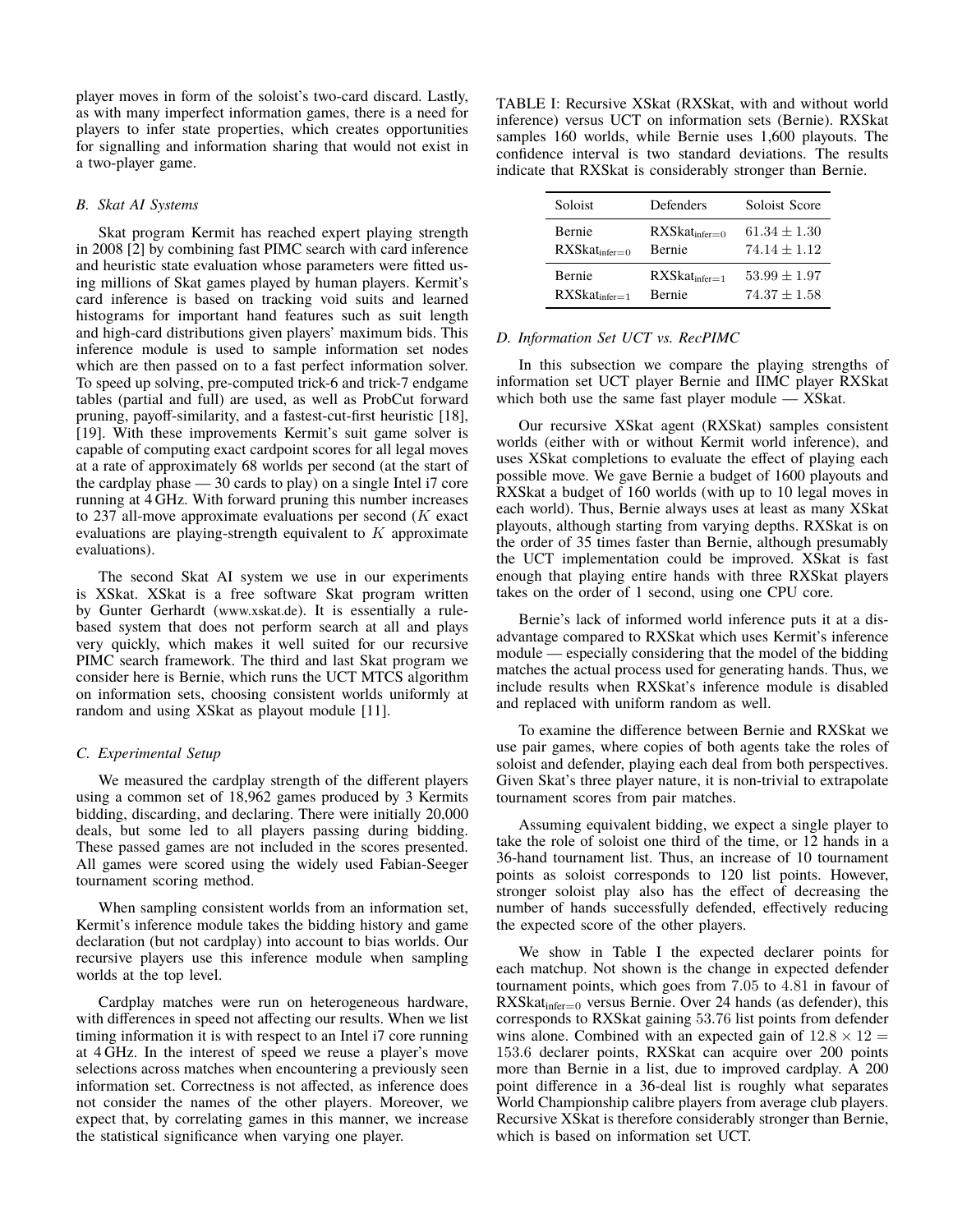|         |                    |                         |                          |          |          |                | Defender       |           |           |            |                   |       |
|---------|--------------------|-------------------------|--------------------------|----------|----------|----------------|----------------|-----------|-----------|------------|-------------------|-------|
|         |                    | $K_5$                   | $K_{10}$                 | $K_{20}$ | $K_{40}$ | Ш.<br>$K_{80}$ | ш<br>$K_{160}$ | $K_{320}$ | $K_{800}$ | $K_{1600}$ | - 1<br>$K_{3200}$ | Perf  |
|         |                    | $K_5 - 58.34$           | 54.77                    | 51.78    | 49.95    | 48.88          | 47.36          | 47.03     | 46.77     | 46.39      | 46.73             | 24.78 |
|         |                    | $K_{10}$ – 61.21        | 57.42                    | 55.95    | 53.10    | 52.09          | 51.02          | 51.07     | 50.33     | 49.92      | 50.45             | 27.55 |
|         |                    | $K_{20}$ – 62.78        | 59.89                    | 57.72    | 55.56    | 54.16          | 53.01          | 52.63     | 52.64     | 51.90      | 52.25             | 30.68 |
|         |                    | $K_{40}$ – 64.05        | 60.23                    | 59.14    | 56.14    | 55.38          | 54.08          | 54.05     | 53.78     | 53.19      | 53.57             | 31.62 |
|         |                    |                         | $K_{80}$ – 64.28 61.11   | 59.34    | 56.94    | 56.02          | 54.83          | 54.74     | 54.31     | 53.89      | 53.75             | 31.97 |
| Soloist |                    | $K_{160}$ – 64.16 61.23 |                          | 59.31    | 57.08    | 55.91          | 55.19          | 55.07     | 54.77     | 54.32      | 54.35             | 32.43 |
|         |                    |                         | $K_{320}$ – 64.31 61.41  | 59.51    | 56.85    | 56.23          | 54.81          | 55.13     | 54.59     | 54.10      | 54.16             | 32.83 |
|         |                    |                         | $K_{800}$ – 64.13 61.62  | 59.77    | 57.25    | 56.82          | 55.52          | 55.32     | 54.78     | 54.62      | 54.63             | 32.88 |
|         |                    |                         | $K_{1600}$ – 64.14 61.45 | 59.57    | 57.77    | 56.92          | 55.62          | 55.55     | 55.18     | 54.72      | 54.69             | 32.72 |
|         | $K_{3200}$ – 64.41 |                         | 61.83                    | 59.73    | 57.64    | 57.13          | 55.48          | 55.43     | 55.07     | 54.59      | 54.57             | 32.79 |
|         |                    | $Perf = 68.77$          | 66.00                    | 64.74    | 62.36    | 61.81          | 60.50          | 60.23     | 60.30     | 60.03      | 60.06             | 41.07 |
|         |                    |                         |                          |          |          |                |                |           |           |            |                   |       |

Kermit vs Kermit

Fig. 3: Kermit vs. Kermit games showing the diminishing effects of sampling more worlds as declarer and as defender. Perf denotes the "perfect information player" who knows the state of the game. Table entries are soloist scores. 95% confidence intervals for each entry are in the range of  $\pm 1.2$  to  $\pm 1.6$ .



Fig. 4: Recursive Kermit with varying numbers of first- and second-level worlds vs. Kermit using 160 worlds. Soloist scores are shown, relative to a baseline Kermit vs. Kermit score of 55.19. One standard deviation is about 0.5 points for all entries. The same 18,962 games were used for each data point. The (1600,10) entries indicate that Recursive Kermit is considerably stronger than PIMC-based Kermit at its saturation point. Lower scores are better when acting as a defender.

#### *E. RecPIMC vs. PIMC*

As seen in Fig. 3, increasing the number of worlds sampled by PIMC player Kermit beyond 160 does not significantly improve playing strength with respect to either other Kermits nor a perfect-information player (which cheats by observing the true world).

To overcome this plateau, we can observe in Fig. 4 the effects of applying RecPIMC (a.k.a. R1) with Kermit playout modules. Playing against Kermit, both as soloist and defender, recursive Kermit achieves significantly stronger performance. For instance,  $RK_{160,10}$  with 160 level-1 worlds, and 10 level-2 worlds gets about 7 points more per game than Kermit, when playing as soloist, which roughly corresponds to an 80 point gain in a list — a substantial performance increase, given that Kermit at the PIMC saturation point is currently the strongest Skat program playing at human expert level [2].

We estimate that this playing strength increase makes  $RK<sub>160,10</sub>$  competitive with the strongest human players, but further experiments have to be conducted with other opponents to see exactly how much of the performance gain can be attributed to having a good opponent model. Before arranging human-machine matches, which need to consist of hundreds of games to generate statistically significant results, we have to create a distributed version of  $RK_{160,10}$  to offset its roughly 8-fold slowdown compared to Kermit — a PIMC-based player considering 160 worlds. Running  $RK_{160,10}$  on 32 Intel x86 cores will suffice to let it play under tournament conditions  $(\approx 3$  seconds per move on average). As indicated by the (1600,10) entries in Fig. 4, increasing the hardware speed by another factor of 10 leads to an additional playing strength gain of roughly 2 points per game versus Kermit. This is exciting, because unlike PIMC-based Kermit, which doesn't benefit from further hardware acceleration, we anticipate being able to run  $RK_{1600,10}$  under tournament conditions in the near future. As  $RK_{160,10}$  is almost suitable for real-time usage, we will use it when discussing recursive Kermit unless otherwise stated.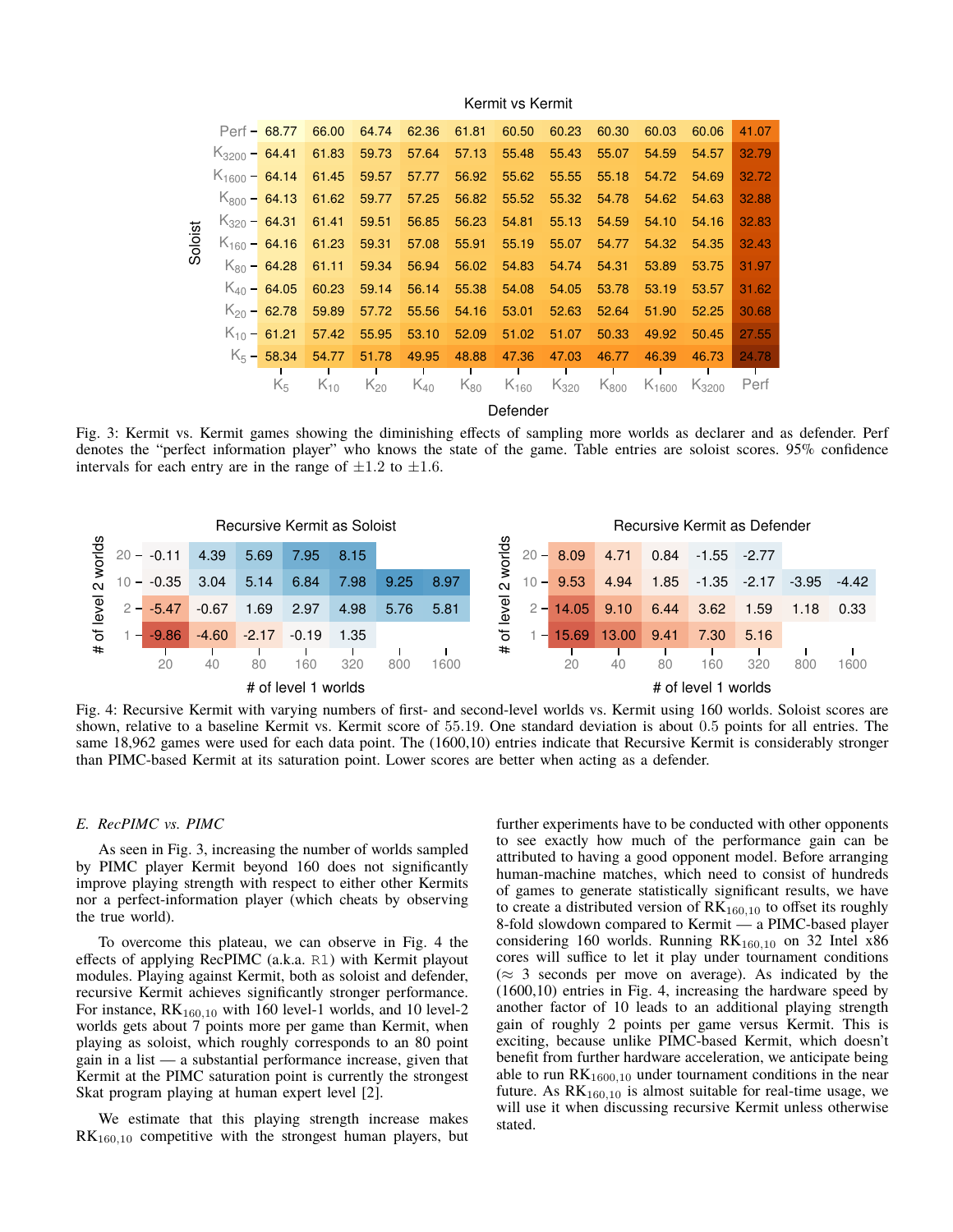|         |                                                                            |  |  |  |  |  | Perf - 79.99 79.58 77.17 74.94 73.63 71.78 71.78 60.50                                                                   |  |  | 41.07   |  |
|---------|----------------------------------------------------------------------------|--|--|--|--|--|--------------------------------------------------------------------------------------------------------------------------|--|--|---------|--|
|         |                                                                            |  |  |  |  |  | $K_{160}$ – 79.36 75.78 73.46 70.73 69.41 67.96 67.66 55.19                                                              |  |  | 32.43   |  |
|         | $\text{RX}_{320}$ – 86.08 69.95 66.03 63.31 60.91 59.54 58.44 43.18        |  |  |  |  |  |                                                                                                                          |  |  | 20.08   |  |
| Soloist | $\frac{18}{160} - \frac{85.43}{69.26}$ 64.89 62.30 60.42 58.28 57.11 42.68 |  |  |  |  |  |                                                                                                                          |  |  | 21.59   |  |
|         | $\text{RX}_{80}$ - 84.58 67.40 63.74 61.03 57.95 57.47 56.05 40.30         |  |  |  |  |  |                                                                                                                          |  |  | 17.33   |  |
|         | $\text{RX}_{40}$ – 82.68 66.02 62.06 59.19 56.56 54.75 54.75 37.82         |  |  |  |  |  |                                                                                                                          |  |  | 14.38   |  |
|         |                                                                            |  |  |  |  |  | $\text{RX}_{20}$ – 79.60 62.36 58.80 54.59 52.75 50.47 49.91 33.91                                                       |  |  | 10.71   |  |
|         |                                                                            |  |  |  |  |  | $\text{RX}_{10}$ – 73.82 56.07 51.96 48.00 45.64 43.36 44.44 26.40                                                       |  |  | $-4.81$ |  |
|         |                                                                            |  |  |  |  |  | $X - 69.01$ 54.19 49.47 44.28 39.91 37.78 36.59 37.22 21.14                                                              |  |  |         |  |
|         |                                                                            |  |  |  |  |  |                                                                                                                          |  |  |         |  |
|         |                                                                            |  |  |  |  |  | X $RX_{10}$ RX <sub>20</sub> RX <sub>40</sub> RX <sub>80</sub> RX <sub>160</sub> RX <sub>320</sub> K <sub>160</sub> Perf |  |  |         |  |
|         | Defender                                                                   |  |  |  |  |  |                                                                                                                          |  |  |         |  |

Rec-XSkat vs Rec-XSkat

Fig. 5: Declarer scores of pairwise matches between Recursive XSkat using Kermit inference with varying numbers of top-level worlds, XSkat, and Kermit with 160 worlds. 95% confidence intervals for each entry are in the range of  $\pm 0.9$  to  $\pm 1.6$ .



Fig. 6: PIPMA error rates of Kermit and Recursive Kermit in all roles, measuring the frequency of perfect-information game-losing mistakes. The confidence intervals indicate two standard deviations. The declarer sits in front of defender 1.

## *F. Implicit Opponent Modelling Effects*

We can see in Fig. 5 evidence that a non-trivial portion of RXSkat's strength derives from accurately modelling its opponents. Observe that  $RX_{320}$  as soloist performs substantially better than Kermit, but only when XSkat is the defender. In the presence of stronger defense, the situation reverses, with Kermit outperforming RXSkat. However, there is a general trend that RXSkat is stronger than XSkat, for sufficiently many top-level worlds. As evidence that the gains of RK are not all due to modelling we present data (not plotted) for  $RK_{160,10}$ playing against two XSkat defenders: whereas Kermit and Perfect had declarer scores of 80.7 and 80.9 respectively, RK had a score of 83.8. Since Kermit is a poor model for XSkat, we believe that the gains against XSkat were due to increased imperfect information performance, rather than exploiting a good opponent model. This effect is also visible in Fig. 5: against two K160 defenders, RXSkat with a small number of worlds is weaker than XSkat, but then catches up and eventually outperforms XSkat when using 80 worlds or more. When defending against K160, all considered RXSkat versions are stronger than XSkat.

# *G. Perfect Information Post Mortem Analysis*

Fig. 6 shows the perfect information post mortem analysis (PIPMA, [20]) error rates for Kermit vs. Recursive Kermit tournaments. Errors are defined as moves that go from a winning open-handed position to a losing one. Positions where no errors are possible do not affect the error rates. A general